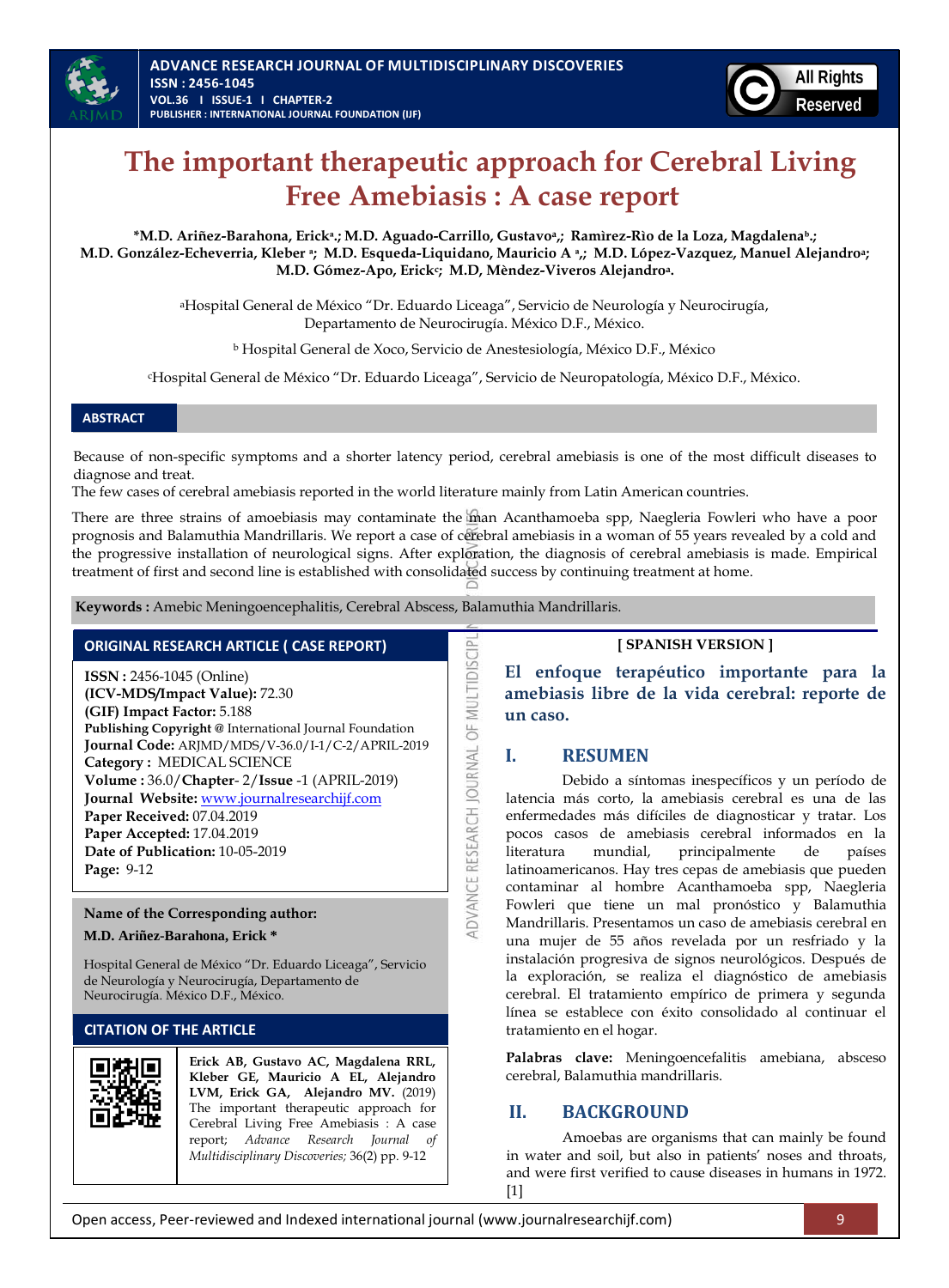#### ADVANCE RESEARCH JOURNAL OF MULTIDISCIPLINARY DISCOVERIES **ISSN : 2456-1045 (ONLINE)**

There are three amebiasis strains that are found in humans: Acanthamoeba spp., Naegleria Fowleri and Balamuthia Mandrillaris.

Free-living amoebas cause the following two neurological diseases: primary amebic meningoencephalitis (PAM) caused by Naegleria Fowleri, especially in children and young adults; and granulomatous amebic encephalitis (GAE) caused by Acanthamoeba spp. or Balamuthia Mandrillaris.

The symptoms of PAM resemble those of menigoencephalitis (fever, headache, nausea, emesis and signs of irritation of the meninges) leading to confusion, irritability, convulsions, focal neurological deficits, coma and death within a week. [\[2\],](#page-2-1)[\[3\]](#page-2-2)[,\[4\]](#page-2-3)[,\[5\]](#page-2-4)[,\[6\],](#page-2-5)[\[7\]](#page-2-6)

GAE is a sub-acute, prolonged and/or chronic infection with signs of space-occupying lesions and convulsions, focal deficits such as hemiparesis, and cranial nerve lesions. Sensory alterations, headaches, stiffness of the neck and fever may or may not be present.

Most cases of amebiasis have been reported because of climate conditions in the southern United States of America, Great Britain, Australia, New Zealand, Czech Republic and India, with the highest frequencies being recorded in Latin America (Colombia, Peru and Mexico). [\[2\],](#page-2-1)[\[4\]](#page-2-3)

Even though the exact number of nervous system infections is unknown, in 1990 it was supposed that 72% of the around 200 cases reported until then were PAM. 28% (56 cases) were referred to as either Acathamoeba or other free-living amoebas causing GAE[. \[15\]](#page-3-0)

Magnetic resonance imaging (MRI) is imaging diagnosis depends an clinical presentation is useful in both, because allowing to observe characteristic lesions at the level of the basal nuclei. The authors aim to discuss the therapeutic approach used and to raise awareness of this very serious disease and the immediate treatment required to treat it.

#### **III. CLINICAL PRESENTATION**

A 55-year-old immunocompetent woman of a low socioeconomic status from Coyuca, Guerrero, Mexico, living without running water or a proper sewage system, presented with a month-long history of odynophagia, a headache measuring up to 8/10 in intensity that decreased with conventional analgesics, fever, rhinorrhea, and nosebleeds that were treated using a laser due to capillary fragility. Upon neurological examination, she was found to have right-sided hemiparesis and dysphasia.

48 hours later, she presented a worsening and holocranial headache of 9/10, asthenia, myalgia, arthalgia and fever. A neurological examination demonstrated a decrease in hemicorporal strength of 2/5 on the right side and 3/5 on the left, alterations in sleep-wakefulness, aphasia, a positive Babinsky reflex and hyperreflexia on both sides.

Suspecting a brain abscess or tumor, a computerized tomography and magnetic resonance were instantly taken. Anticonvulsant and anti-edema treatment was started and a stereotactic biopsy was taken. The macroscopical aspect of the biopsy emerged as being purulent, so we immediately started antibiotic therapy with ceftriaxone and metronidazole.

A lumbar puncture showed an elevation in polymorphonuclear leukocytes, proteins and an increase in glucose.

The result of the biopsy confirmed a free-living amoeba Balamuthia Mandrillaris cerebral abscess. We continued the 21-day treatment with metronidazole and ceftriaxone, and prophylactically added albendazole in case of other undetected foci, which we tried to exclude with ultrasound, chest x-ray, endoscopy and colonoscopy.

21 days later we changed the therapy to a secondline treatment for a total of 60 days using fluconazole, trimethoprim/sulfamethoxazole and clarithromycin, as it had shown a good level of efficiency against cerebral amebiasis in previous cases. [\[10\]](#page-3-1)[,\[11\],](#page-3-2)[\[12\]](#page-3-3)[,\[13\].](#page-3-4) We add a table of empirical medications most used for this diseasetable1.

A control brain magnetic resonance was taken 21 days later, which fortunately showed a reduction in the size of the lesions.

# **IV. DISCUSSION**

**DISCOVERI** 

INARY

5F

**OURNAL** 

Even though cerebral amebiasis is a really rare disease, when present it is nearly always lethal. This makes it really important to secure a diagnosis as soon as possible.

Neither clinical symptoms nor neuroimaging can distinguish amoeboid meningoencephalitis from cerebral abscesses and/or brain tumors. Therefore, surgery or a biopsy is always necessary for the definitive diagnosis. This is a low-incidence disease, thus, unfortunately, cerebral amebiasis is confirmed in the postmortem in the majority of cases.

A cerebrospinal fluid examination (CSF) in patients with cerebral amebiasis shows pleocytosis with a predominance of polymorphonuclear neutrophils, elevation of proteins, and normal or slightly decreased glucose levels. The diagnostic key in CSF is the microscopic presence of motile amoebic trophozoites (9-14 micrometers in diameter) in a fresh CSF[. \[6\]](#page-2-5)

PAM can be diagnosed, in most of the cases, by the presence of amoebas in the CFS[. \[9\]](#page-2-7)

In our case it wasn't possible to diagnose an amoebic infection using the CSF due to earlier treatment.

Neuroimaging (MRI and CT) shows a single or multiple hypodense lesions, compared to tumors, abscesses and cerebral hemorrhage, which are not enhanced by the contrast medium. In such cases you would observe the enhancement of acetate or succinate, and the diminishment of N-acetylaspartate in a nuclear magnetic resonance spectroscopy.

Nevertheless, a brain tissue biopsy is invaluable. It displays the presence of trophozoites or amoeba cysts. Although it is very difficult to differentiate between Acanthamoeba spp. and Balamithis mandrillaris using an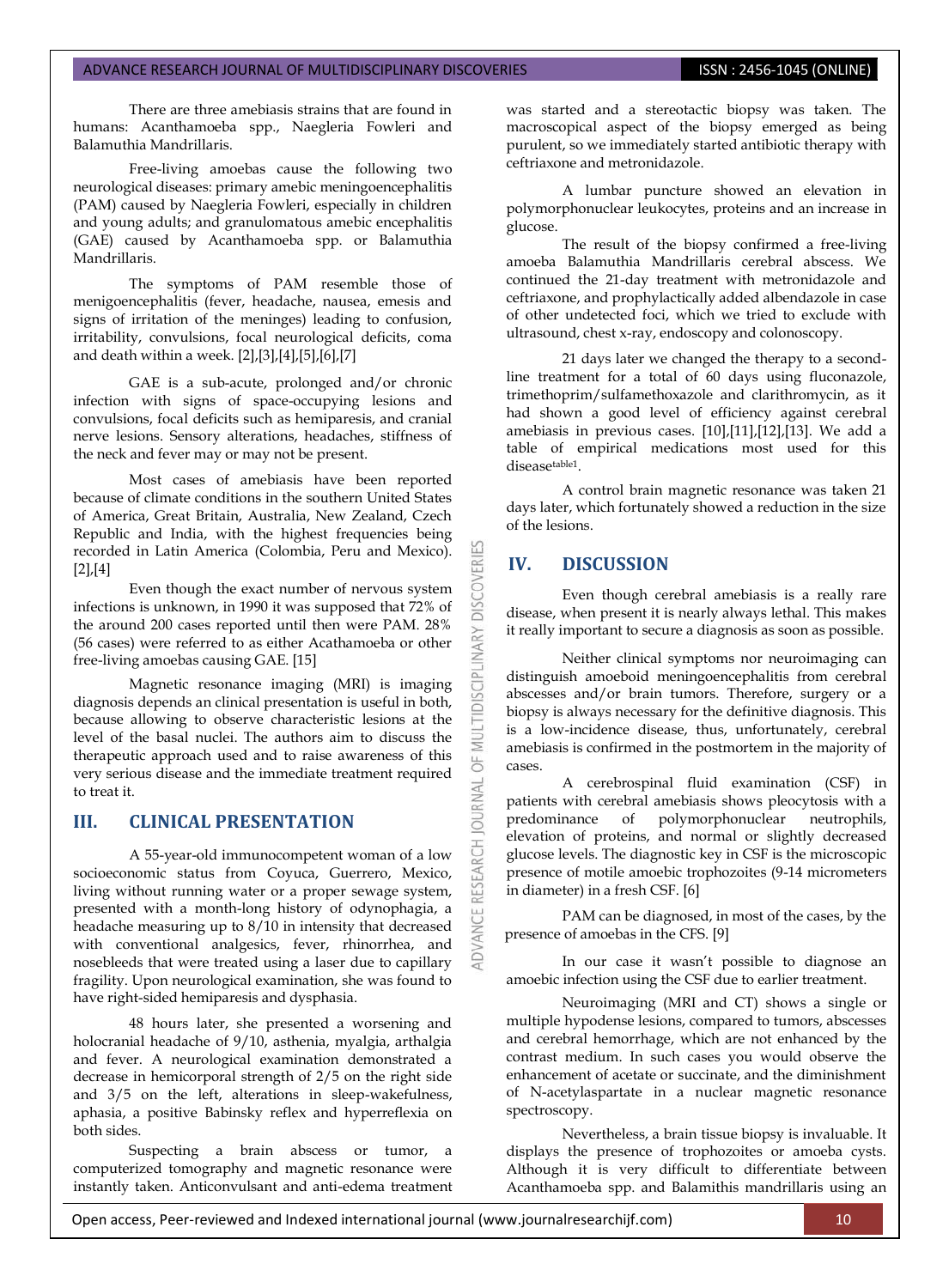optical microscope alone, one can find more than two cell nuclei in the trophozoites of Balamuthia mandrillaris, while Acanthamoebas spp. only have one. However, for a definite differential diagnosis, immunofluorescence or an electron microscopy will diminish any remaining doubt.

Finally, Acanthamoeba spp. may be cultivated easily on agar enriched with bacteria, whereas Ba blamuthia mandrillaris cannot grow on agar.

Early and correct use of the anti-amoebic drugs facilitates the abrasiveness of cerebral amebiasis. We have preference in the treatment of suspected these infections with ceftriaxone and metronidazole as initial treatment. With the diagnostic confirmation of infection cerebral amebiasis, we employ definitive antibiotic treatment with<br>fluconazole. clarithromycin and trimethoprim / clarithromycin and trimethoprim sulfamethoxazole, for three months, and at the end of antibiotic treatment should be performed MRI skull new control. If MRI brain lesions persist, continue with antibiotic treatment scheme until disappearance of all lesions, treatment can be extended to two years of treatment. It can also be used as alternative antibiotics Sulfadiazine, Anfotwericina B, flucytosine and pentamidine. (Table 1)

For our patient's first month of treatment, we used a more conservative and less aggressive anti-amoebic treatment with ceftriaxone and metronidazole. Subsequently we completed the therapy regimen using clarithromycina, trimethoprim/sulfamethoxazole, and fluconazole. Consequently, we achieved excellent results both in neuroimaging and clinical findings.

Treatment essentially consists of the aspirate is purulent secretion and / or hemorrhagic injury. It is most important to the success of the treatment step. During her neurological examination at the moment of discharge, the patient presented mobilization of all four limbs and gradual recuperation of strength (3/5 on the right side and 4/5 on the left) and speech. With continued physical rehabilitation therapy and oral anti-amoebic treatment at home to complete the 60-day treatment, she has the guarantee of being cured with a good prognosis for a high quality of life. After being discharged, she never returned to our hospital.

## **V. CONCLUSION**

On account of its unspecific symptoms and incubation period, cerebral amebiasis is one of the most difficult pathologies to diagnose and treat. Bearing in mind that most of these infections are predominantly lethal, it is extremely important to diagnose and treat it as quickly as possible.

An accurate medical history and understanding of the time and character of the disease's evolution, complemented with neuroimaging and surgical intervention, are essential for an early diagnostic procedure.

Cerebral amebiasis should always be considered for patients with single or multiple lesions presented with edema of the brain and atypical encephalitis.

All diagnostic methods, from hospitalization, to the extraction of biopsy material and initial treatment, are not just a challenge for neurosurgery but have to be managed by a multidisciplinary team.

# **VI. DISCLOSURE**

The authors have no personal, financial or institutional interest in any of the drugs, materials, or devices described in this article.

#### **VII. REFERENCES**

OF MULTIDISCIPLINARY DISCOVERI

JOURNAL

DVANCE RESEARCH

- <span id="page-2-0"></span>[1] **Visvesvara GS.** [Amebic meningoencephalitides](http://www.scopus.com/record/display.url?eid=2-s2.0-78349308119&origin=resultslist&sort=plf-f&src=s&imp=t&sid=qhAc6Ea_kd-nZ-7Cb93eHw2%3a130&sot=br&sdt=a&sl=56&s=SOURCE-ID%2821844%29+AND+PUBYEAR+IS+2010+AND+NOT+DOCTYPE%28ip%29&relpos=6&relpos=6&searchTerm=SOURCE-ID%2821844%29%20AND%20PUBYEAR%20IS%202010%20AND%20NOT%20DOCTYPE%28ip%29)  [and keratitis: Challenges in](http://www.scopus.com/record/display.url?eid=2-s2.0-78349308119&origin=resultslist&sort=plf-f&src=s&imp=t&sid=qhAc6Ea_kd-nZ-7Cb93eHw2%3a130&sot=br&sdt=a&sl=56&s=SOURCE-ID%2821844%29+AND+PUBYEAR+IS+2010+AND+NOT+DOCTYPE%28ip%29&relpos=6&relpos=6&searchTerm=SOURCE-ID%2821844%29%20AND%20PUBYEAR%20IS%202010%20AND%20NOT%20DOCTYPE%28ip%29) [diagnosis and](http://www.scopus.com/record/display.url?eid=2-s2.0-78349308119&origin=resultslist&sort=plf-f&src=s&imp=t&sid=qhAc6Ea_kd-nZ-7Cb93eHw2%3a130&sot=br&sdt=a&sl=56&s=SOURCE-ID%2821844%29+AND+PUBYEAR+IS+2010+AND+NOT+DOCTYPE%28ip%29&relpos=6&relpos=6&searchTerm=SOURCE-ID%2821844%29%20AND%20PUBYEAR%20IS%202010%20AND%20NOT%20DOCTYPE%28ip%29)  [treatment.](http://www.scopus.com/record/display.url?eid=2-s2.0-78349308119&origin=resultslist&sort=plf-f&src=s&imp=t&sid=qhAc6Ea_kd-nZ-7Cb93eHw2%3a130&sot=br&sdt=a&sl=56&s=SOURCE-ID%2821844%29+AND+PUBYEAR+IS+2010+AND+NOT+DOCTYPE%28ip%29&relpos=6&relpos=6&searchTerm=SOURCE-ID%2821844%29%20AND%20PUBYEAR%20IS%202010%20AND%20NOT%20DOCTYPE%28ip%29) Curr Op Infect Dis. 2010; 23(6):590-594.
- <span id="page-2-1"></span>[2] **De Jonckheere JF.** [Origin and evolution of the](http://www.sciencedirect.com/science/article/pii/S1567134811002784)  pathogenic [amoeboflagellate Naegleria fowleri.](http://www.sciencedirect.com/science/article/pii/S1567134811002784) Infect Genet Evol. 2011; (7):1520-8.
- <span id="page-2-2"></span>[3] **Yoder JS, Straif-Bourgeois S, Roy SL, Moore TA., Visvesvara GS, Ratard R-C, et al.** [Primary amebic](http://cid.oxfordjournals.org/content/55/9/e79.full)  [meningo-encephalitis deaths associated with sinus](http://cid.oxfordjournals.org/content/55/9/e79.full)  [irrigation](http://cid.oxfordjournals.org/content/55/9/e79.full) [using contaminated tap water.](http://cid.oxfordjournals.org/content/55/9/e79.full) Clin Infect Dis. 2012; 55(9): 79-85.
- <span id="page-2-3"></span>[4] **Schuster FL, Visvesvara GS.** [Free-living amoebae](http://www.sciencedirect.com/science?_ob=ArticleURL&_aset=V-WA-A-W-ABE-MsSAYZW-UUW-U-AAABWVWWUU-AAAUYWBUUU-EDYYAVVUA-ABE-U&_rdoc=3&_fmt=full&_udi=B6T7F-4CXKKGM-1&_coverDate=08%2F01%2F2004&_cdi=5057&_orig=search&_st=13&_sort=d&view=c&_acct=C000048981&_version=1&_urlVersion=0&_userid=945819&md5=893e58399655a807b012037be7b80bb3)  [as opportunistic and non-](http://www.sciencedirect.com/science?_ob=ArticleURL&_aset=V-WA-A-W-ABE-MsSAYZW-UUW-U-AAABWVWWUU-AAAUYWBUUU-EDYYAVVUA-ABE-U&_rdoc=3&_fmt=full&_udi=B6T7F-4CXKKGM-1&_coverDate=08%2F01%2F2004&_cdi=5057&_orig=search&_st=13&_sort=d&view=c&_acct=C000048981&_version=1&_urlVersion=0&_userid=945819&md5=893e58399655a807b012037be7b80bb3) [opportunistic pathogens](http://www.sciencedirect.com/science?_ob=ArticleURL&_aset=V-WA-A-W-ABE-MsSAYZW-UUW-U-AAABWVWWUU-AAAUYWBUUU-EDYYAVVUA-ABE-U&_rdoc=3&_fmt=full&_udi=B6T7F-4CXKKGM-1&_coverDate=08%2F01%2F2004&_cdi=5057&_orig=search&_st=13&_sort=d&view=c&_acct=C000048981&_version=1&_urlVersion=0&_userid=945819&md5=893e58399655a807b012037be7b80bb3)  [of humans and animals.](http://www.sciencedirect.com/science?_ob=ArticleURL&_aset=V-WA-A-W-ABE-MsSAYZW-UUW-U-AAABWVWWUU-AAAUYWBUUU-EDYYAVVUA-ABE-U&_rdoc=3&_fmt=full&_udi=B6T7F-4CXKKGM-1&_coverDate=08%2F01%2F2004&_cdi=5057&_orig=search&_st=13&_sort=d&view=c&_acct=C000048981&_version=1&_urlVersion=0&_userid=945819&md5=893e58399655a807b012037be7b80bb3) Int J Parasitol, 2004; 34(9):1001-1027.
- <span id="page-2-4"></span>[5] **Schuster FL, Visvesvara GS.** [Amebae and ciliated](http://www.sciencedirect.com/science?_ob=ArticleURL&_udi=B6TD7-4DPYMX0-3&_user=945819&_coverDate=12/09/2004&_rdoc=9&_fmt=high&_orig=browse&_srch=doc-info%28#toc%235191%232004%23998739998%23530592%23FLA%23display%23Volume%29&_cdi=5191&_sort=d&_docanchor=&view=c&_ct=15&_acct=C000048981&_version=1&_urlVersion=0&_userid=945819&md5=8dc8756a98265e33f33fb60f334abed5)  [protozoa as causal agents of waterborne zoonotic](http://www.sciencedirect.com/science?_ob=ArticleURL&_udi=B6TD7-4DPYMX0-3&_user=945819&_coverDate=12/09/2004&_rdoc=9&_fmt=high&_orig=browse&_srch=doc-info%28#toc%235191%232004%23998739998%23530592%23FLA%23display%23Volume%29&_cdi=5191&_sort=d&_docanchor=&view=c&_ct=15&_acct=C000048981&_version=1&_urlVersion=0&_userid=945819&md5=8dc8756a98265e33f33fb60f334abed5)  [disease.](http://www.sciencedirect.com/science?_ob=ArticleURL&_udi=B6TD7-4DPYMX0-3&_user=945819&_coverDate=12/09/2004&_rdoc=9&_fmt=high&_orig=browse&_srch=doc-info%28#toc%235191%232004%23998739998%23530592%23FLA%23display%23Volume%29&_cdi=5191&_sort=d&_docanchor=&view=c&_ct=15&_acct=C000048981&_version=1&_urlVersion=0&_userid=945819&md5=8dc8756a98265e33f33fb60f334abed5) Vet Parasitol, 2004; 126 pp. 91-120.
- <span id="page-2-5"></span>[6] **Niyyati M, Lorenzo-Morales J, Rezaeian M,** *et al* [. Isolation of Balamuthia mandrillaris from](http://www.springerlink.com/content/m118850505j24q31/)  [urban dust, free of known infectious involvement.](http://www.springerlink.com/content/m118850505j24q31/) Parasitol Res. 2009;106(1):279-281.
- <span id="page-2-6"></span>[7] **Schuster FL, Yagi S, Gavali S, Michelson D, Raghavan R, Blomquist I, et al.** [Under the radar:](http://www.journals.uchicago.edu/doi/abs/10.1086/597260)  [balamuthia amebic encephalitis.](http://www.journals.uchicago.edu/doi/abs/10.1086/597260) Clin Infect Dis. 2009; 48(7):879-87.
- [8] **Stidd DA, Root B, Weinand ME, Anton R.** [Granulomatous amoebic encephalitis caused by](http://www.sciencedirect.com/science/article/pii/S1878875011013143)  [balamuthia mandrillaris in an immunocompetent](http://www.sciencedirect.com/science/article/pii/S1878875011013143)  [girl.](http://www.sciencedirect.com/science/article/pii/S1878875011013143) World Neurosurgery. 2012; 78(6):715, 7-12.
- <span id="page-2-7"></span>[9] **Bravo FG, Seas C.** [Balamuthia Mandrillaris](http://www.springerlink.com/content/15236180317782m2/)  [Amoebic Encephalitis: An Emerging](http://www.springerlink.com/content/15236180317782m2/) [Parasitic](http://www.springerlink.com/content/15236180317782m2/)  [Infection.](http://www.springerlink.com/content/15236180317782m2/) Curr Infect Dis Rep. 2012; 14(4):391-1196, enters for Diease Control and Prevention.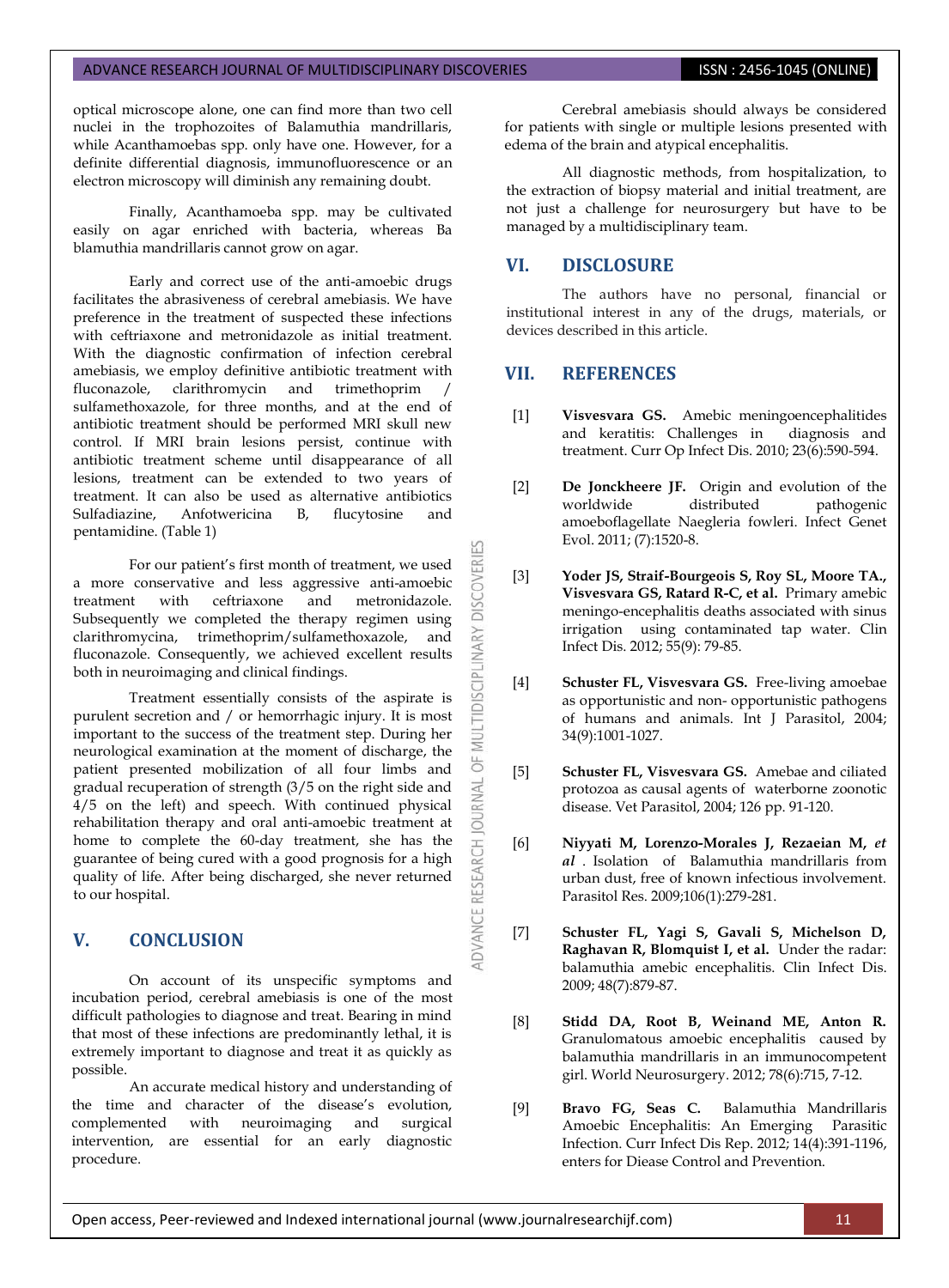#### ADVANCE RESEARCH JOURNAL OF MULTIDISCIPLINARY DISCOVERIES **ISSN : 2456-1045 (ONLINE)**

- <span id="page-3-1"></span>[10] **[Notes from the Field:](http://www.cdc.gov/mmwr/preview/mmwrhtml/mm5936a4.htm?s_cid=mm5936a4_w)** Transplant-Transmitted [Balamuthia mandrillaris -](http://www.cdc.gov/mmwr/preview/mmwrhtml/mm5936a4.htm?s_cid=mm5936a4_w) [Arizona. 2010.](http://www.cdc.gov/mmwr/preview/mmwrhtml/mm5936a4.htm?s_cid=mm5936a4_w) Sep 17; 59(36);1182. MMWR Morb Mortal WKLY Rep.
- <span id="page-3-2"></span>[11] **Krasaelap A, Prechawit S, Chansaenroj J, Punyahotra P, Puthanakit T, Chomtho K, et al.** [Fatal balamuthia amebic encephalitis in a healthy](http://www.ncbi.nlm.nih.gov/pmc/articles/PMC3712108/)  [child: a case report with review of survival cases.](http://www.ncbi.nlm.nih.gov/pmc/articles/PMC3712108/) Korean J Parasitol. 2013; 51(3):335-41.
- <span id="page-3-3"></span>[12] **Cary LC, Maul E, Potter C, et al.** [Balamuthia mandrillaris](http://pediatrics.aappublications.org/content/125/3/e699) [Meningoencephalitis:](http://pediatrics.aappublications.org/content/125/3/e699)  [Survival of a Pediatric Patient](http://pediatrics.aappublications.org/content/125/3/e699) Pediatrics, 2010;125(3):e699 - e703
- <span id="page-3-4"></span>[13] **Martínez DY, Seas C, Bravo F, Legua P, Ramos C, Cabello AM, et al.** [Successful Treatment of](http://www.journals.uchicago.edu/doi/abs/10.1086/653609)  [Balamuthia mandrillaris Amoebic Infection with](http://www.journals.uchicago.edu/doi/abs/10.1086/653609)  [Extensive Neurological and Cutaneous](http://www.journals.uchicago.edu/doi/abs/10.1086/653609)  [Involvement.](http://www.journals.uchicago.edu/doi/abs/10.1086/653609) Clin Infect Dis, 2010; 51(2):e7-11.
- [14] **Vargas-Zepeda J, Gómez-Alcalá AV , Vázquez-Morales JA, Licea-Amaya L, De Jonckheere JF and Lares-Villa F.** [Successful Treatment of](http://www.sciencedirect.com/science?_ob=ArticleURL&_udi=B6VNM-4FR3992-K&_user=945819&_handle=V-WA-A-W-WU-MsSAYVA-UUA-U-AABWWECEEB-AAWEYDZDEB-VABEZCYUD-WU-U&_fmt=full&_coverDate=01%2F31%2F2005&_rdoc=17&_orig=browse&_srch=%23toc%236182%232005%23999639998%23584210%21&_cdi=6182&view=c&_acct=C000048981&_version=1&_urlVersion=0&_userid=945819&md5=9758a82d7f522ab296ffbb7940b619bf)  [Naegleria fowleri Meningoencephalitis by Using](http://www.sciencedirect.com/science?_ob=ArticleURL&_udi=B6VNM-4FR3992-K&_user=945819&_handle=V-WA-A-W-WU-MsSAYVA-UUA-U-AABWWECEEB-AAWEYDZDEB-VABEZCYUD-WU-U&_fmt=full&_coverDate=01%2F31%2F2005&_rdoc=17&_orig=browse&_srch=%23toc%236182%232005%23999639998%23584210%21&_cdi=6182&view=c&_acct=C000048981&_version=1&_urlVersion=0&_userid=945819&md5=9758a82d7f522ab296ffbb7940b619bf)  [Intravenous Amphotericin B, Fluconazole and](http://www.sciencedirect.com/science?_ob=ArticleURL&_udi=B6VNM-4FR3992-K&_user=945819&_handle=V-WA-A-W-WU-MsSAYVA-UUA-U-AABWWECEEB-AAWEYDZDEB-VABEZCYUD-WU-U&_fmt=full&_coverDate=01%2F31%2F2005&_rdoc=17&_orig=browse&_srch=%23toc%236182%232005%23999639998%23584210%21&_cdi=6182&view=c&_acct=C000048981&_version=1&_urlVersion=0&_userid=945819&md5=9758a82d7f522ab296ffbb7940b619bf)  [Rifampicin.](http://www.sciencedirect.com/science?_ob=ArticleURL&_udi=B6VNM-4FR3992-K&_user=945819&_handle=V-WA-A-W-WU-MsSAYVA-UUA-U-AABWWECEEB-AAWEYDZDEB-VABEZCYUD-WU-U&_fmt=full&_coverDate=01%2F31%2F2005&_rdoc=17&_orig=browse&_srch=%23toc%236182%232005%23999639998%23584210%21&_cdi=6182&view=c&_acct=C000048981&_version=1&_urlVersion=0&_userid=945819&md5=9758a82d7f522ab296ffbb7940b619bf) Arch Med Res, 2005; 36(1):83-6.
- <span id="page-3-0"></span>[15] **Visvesvara GS, Stehr-Green JK.** Epidemiology of free-living amoeba infections. J Protozool. 1990 37(4):25S-33S.

#### \*\*\*\*\*

#### **Table 1: most commonly used anti-amoeba therapies**

| Most used antibiotics |                  |                |                 |                     |                    |                          |                   |
|-----------------------|------------------|----------------|-----------------|---------------------|--------------------|--------------------------|-------------------|
| Clarithro<br>mycina   | Sulfad<br>iazine | Fluxy<br>osine | Flucon<br>azole | Pent<br>ami<br>dine | Amphot<br>ericin B | <b>TMP</b><br><b>SMZ</b> | Metron<br>idazole |
| $^{+++}$              | $^{++}$          | +              | $^{++}$         | $^{++}$             | $^{+++}$           | $^{++}$                  | $^{+++}$          |
| $^{++}$               | ÷                | ÷              | ÷               | $\ddot{}$           | +                  | $++$                     | $++$              |
| $^{++}$               |                  |                | ÷               | ÷                   |                    | $^{++}$                  |                   |
| $\ddot{}$             |                  |                | +               | ÷                   |                    | $^{++}$                  |                   |

**Fig. 1:** Axial MRI FLAIR: extent of edema in the gray nuclei on the left the left parietal lobe with signs of haemorrhage and necrosis



**Fig. 2** Basic cranial computed tomography control at the biopsy level was taken, and the bulk of the treatment.



**Fig. 3:** cytological study, hemalun-eosin, 100X: one can find a necrosis with submerged erythrocytes and trophozoites with a central nucleus, nucleolus and halo.



**Fig. 4:** Axial T1 MRI head with gadolinium: the majority of lesions are made visible at the resolution used.



Open access, Peer-reviewed and Indexed international journal (www.journalresearchijf.com) 12

ADVANCE RESEARCH JOURNAL OF MULTIDISCIPLINARY DISCOVERI